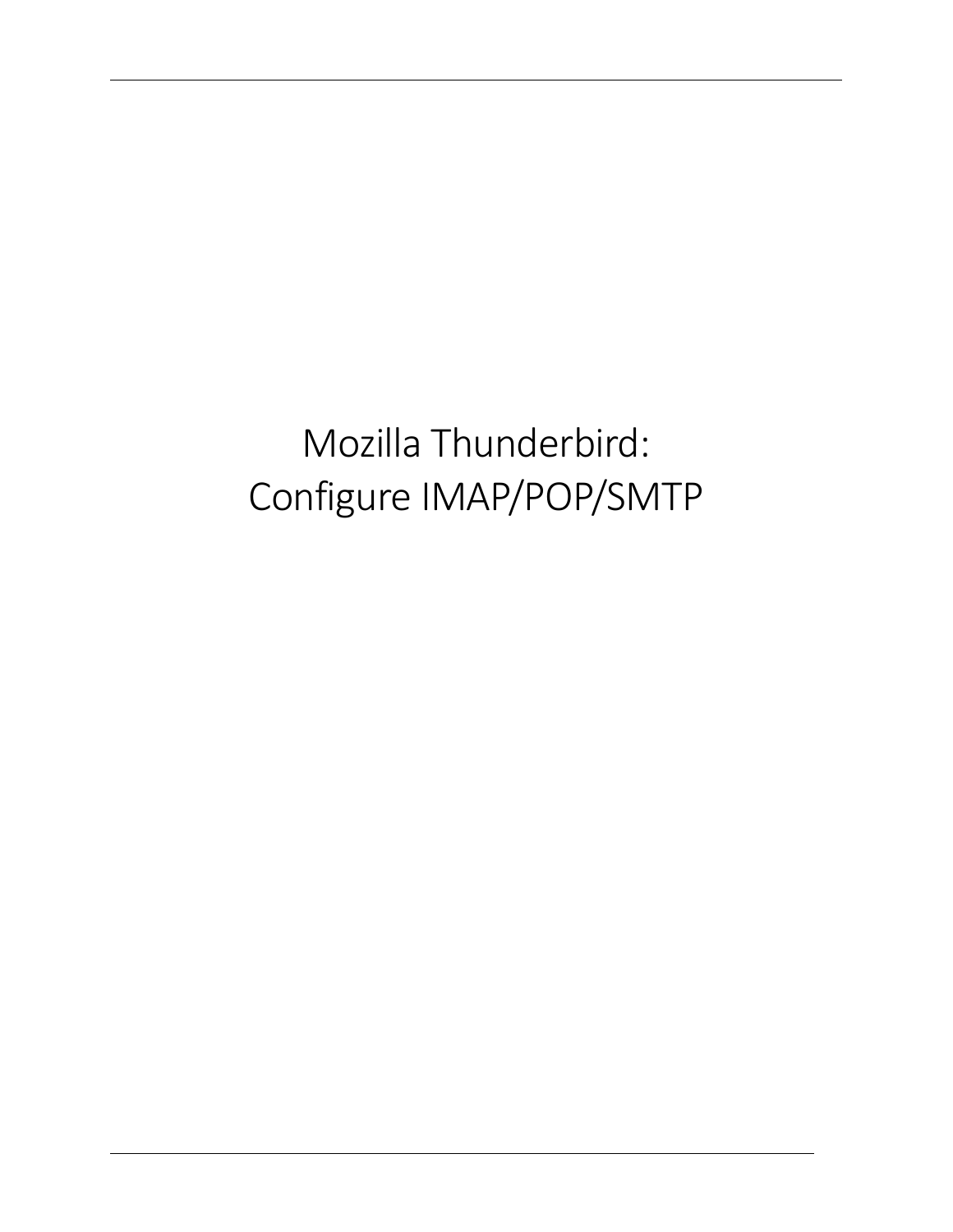# Table of Contents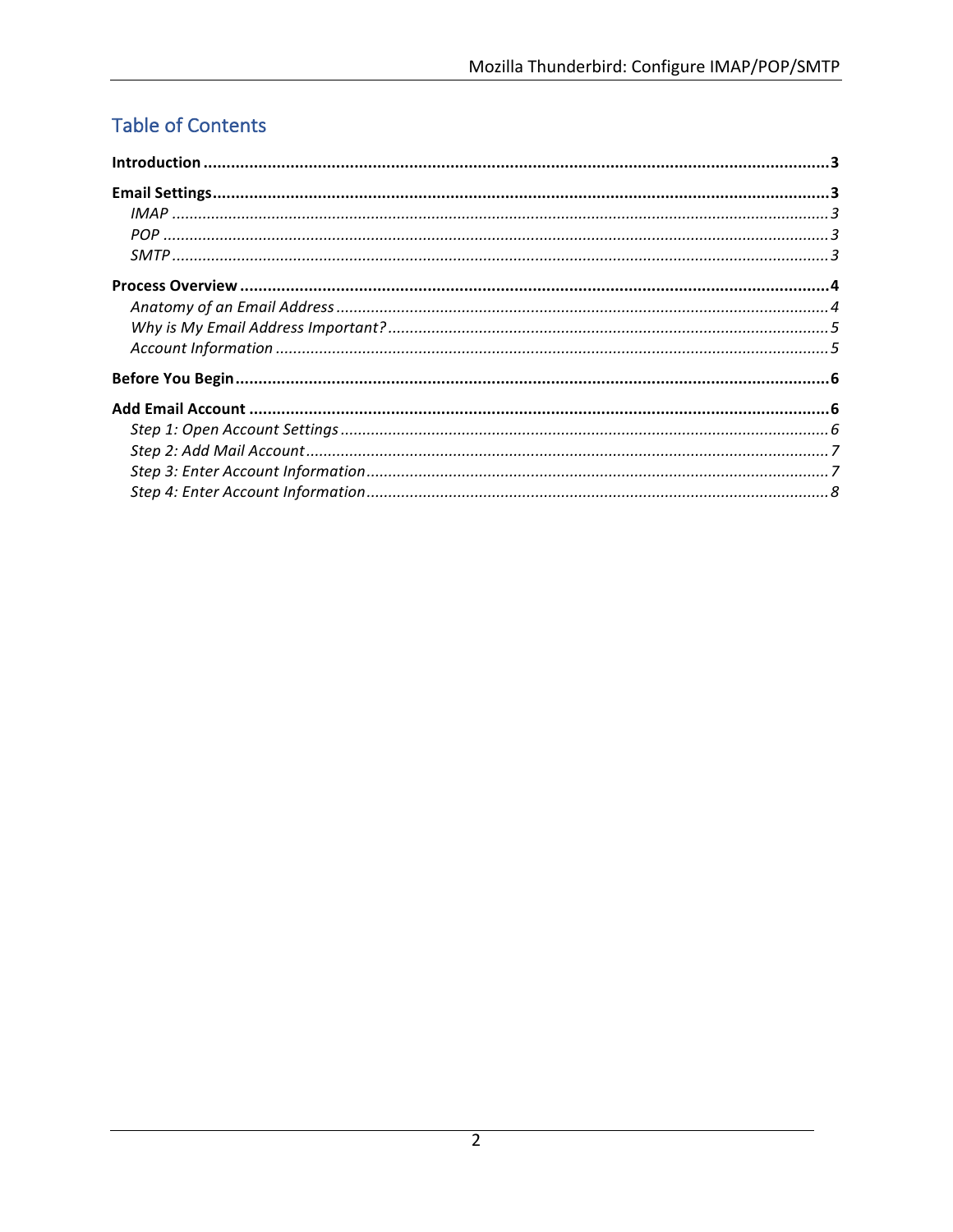# Introduction

Email is an important part of our lives, whether it's for work or just to keep in touch with friends and family. This document provides you with instructions to set up Mozilla Thunderbird on your device.

This guide explains how to configure your email account using the POP or IMAP protocol. It also includes a process overview for novice users plus a preparation checklist.

## Email Settings

More advanced users can refer to the following lists for the IMAP, POP, and SMTP settings. If you don't understand the lists, don't worry; this document walks you through all the steps you need to configure your email.

## IMAP

- Server: mail.hostedemail.com (cluster A) or mail.b.hostedemail.com (cluster B)
- Port: 143 or 993 (SSL)
- Username: full email address
- Password: email password

## POP

- Server: mail.hostedemail.com (cluster A) or mail.b.hostedemail.com (cluster B)
- Port: 110 or 995 (SSL)
- Username: full email address
- Password: email password

## SMTP

- Server: mail.hostedemail.com (cluster A) or mail.b.hostedemail.com (cluster B)
- Port: 25, 587, or 465 (SSL)
- Username: full email address
- Password: email password

If you have never set up an email account, it is very important for you to read the **Process Overview** before beginning.

If your particular email program is not covered in this guide, you can still use the Process Overview to complete your account set up. Set up varies from program to program but not by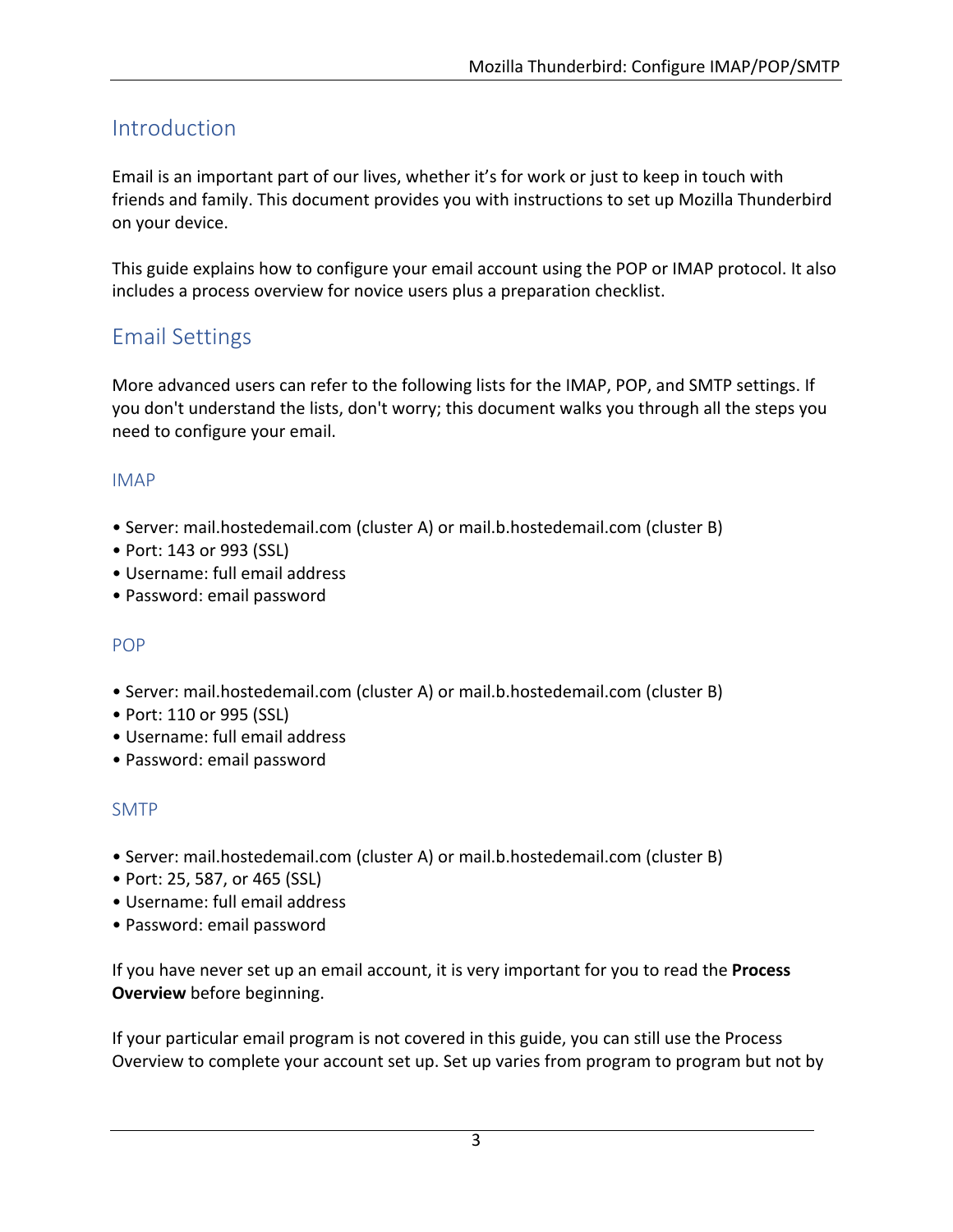much. Check your email program's web site for specific set up instructions or contact your internet provider for assistance.

## Process Overview

So, now you have this great device and you want to download your email messages to your device.

This requires two things:

1. The device can communicate properly with the provider's server.

2. The provider's server recognizes you so that you receive the right email messages.

If this sounds daunting, don't be alarmed. You only complete two fields to tell your device how to communicate with the provider's server, and then you fill in two more fields to identify yourself. Depending on your email program, there may be a few more fields to fill in but not many. That's it.

You also have to set your program to use SMTP authentication. This sounds technical but it's accomplished with just one mouse click.

## Anatomy of an Email Address

Your email address is made up of three parts:

• The first part is unique to you, it's your user name. It uniquely identifies you within your service provider's domain. Your user name is separated from the second part of the address by a commercial at sign  $(\omega)$ .

• The second part is the domain or host name, usually the provider's company name. The domain name is separated from the third part by a period (.), commonly referred to as a dot.



• Finally, the third part is called a top-level domain (TLD). It is used to divide the Internet into manageable groupings

(For more information about email addresses, see http://en.wikipedia.org/wiki/Domain\_name.)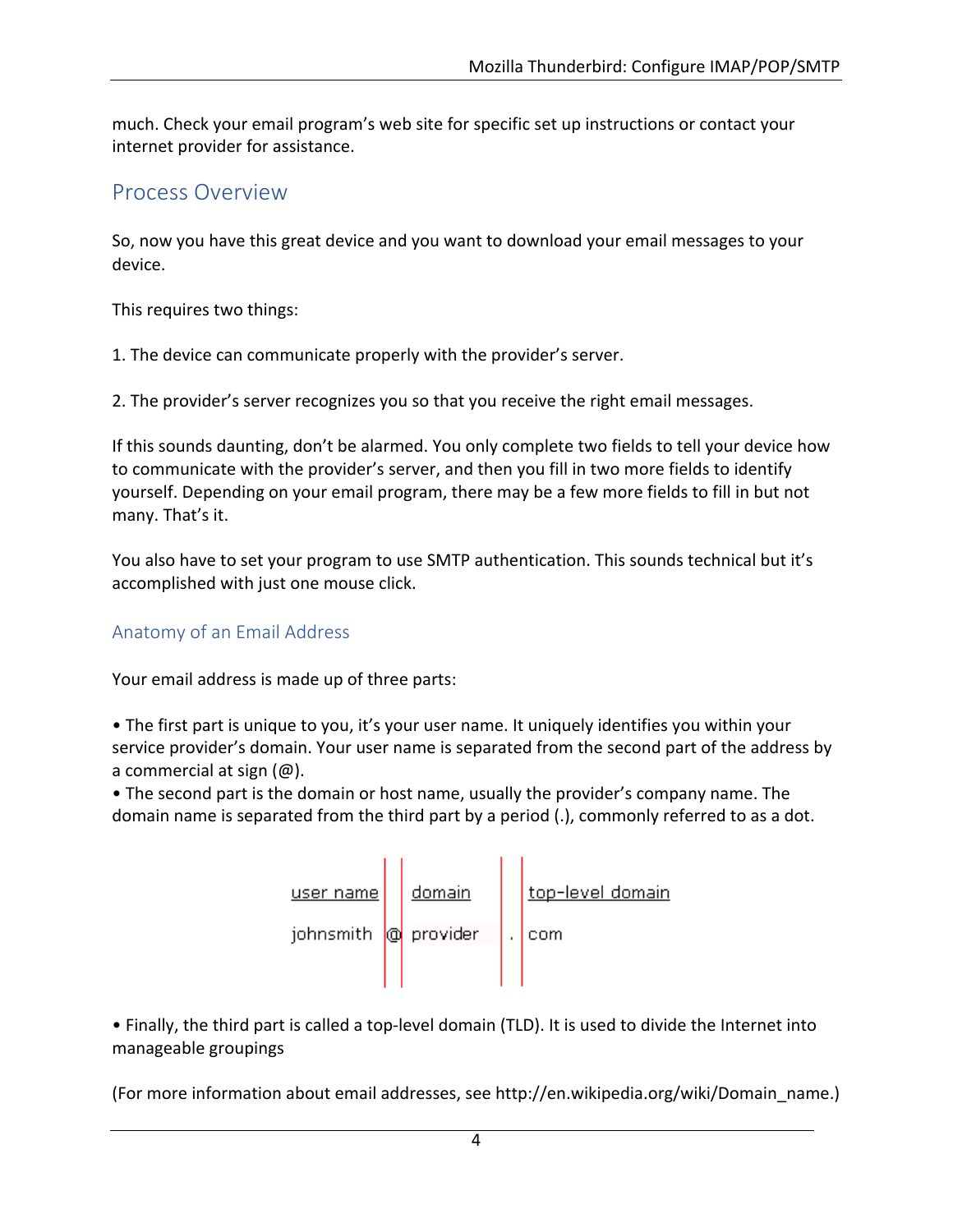## Why is My Email Address Important?

When it is time to set up your email client, one of the pieces of information required for POP and IMAP is a user name. When setting up your email client, you must use your full email address as your user name or the server returns an error when you try to connect.

### **Account Information**

The four main pieces of information supplied by your provider include:

| User or login name     | Use your full email address.          |
|------------------------|---------------------------------------|
| <b>Password</b>        | A temporary password assigned by your |
|                        | provider. Change it later based       |
|                        | on your ISP's policy.                 |
| <b>Incoming Server</b> | mail.hostedemail.com (cluster A) or   |
|                        | mail.b.hostedemail.com (cluster B)    |
| <b>Outgoing Server</b> | mail.hostedemail.com (cluster A) or   |
|                        | mail.b.hostedemail.com (cluster B)    |

In addition, your provider might include the server type or email protocol. The protocol uses the incoming server to deliver mail. The server type is either POP3 or IMAP.

Your software might require the server type or it might not. The server type or protocol is usually requested so your software can identify more options to offer you. However, the additional options are not covered in this document.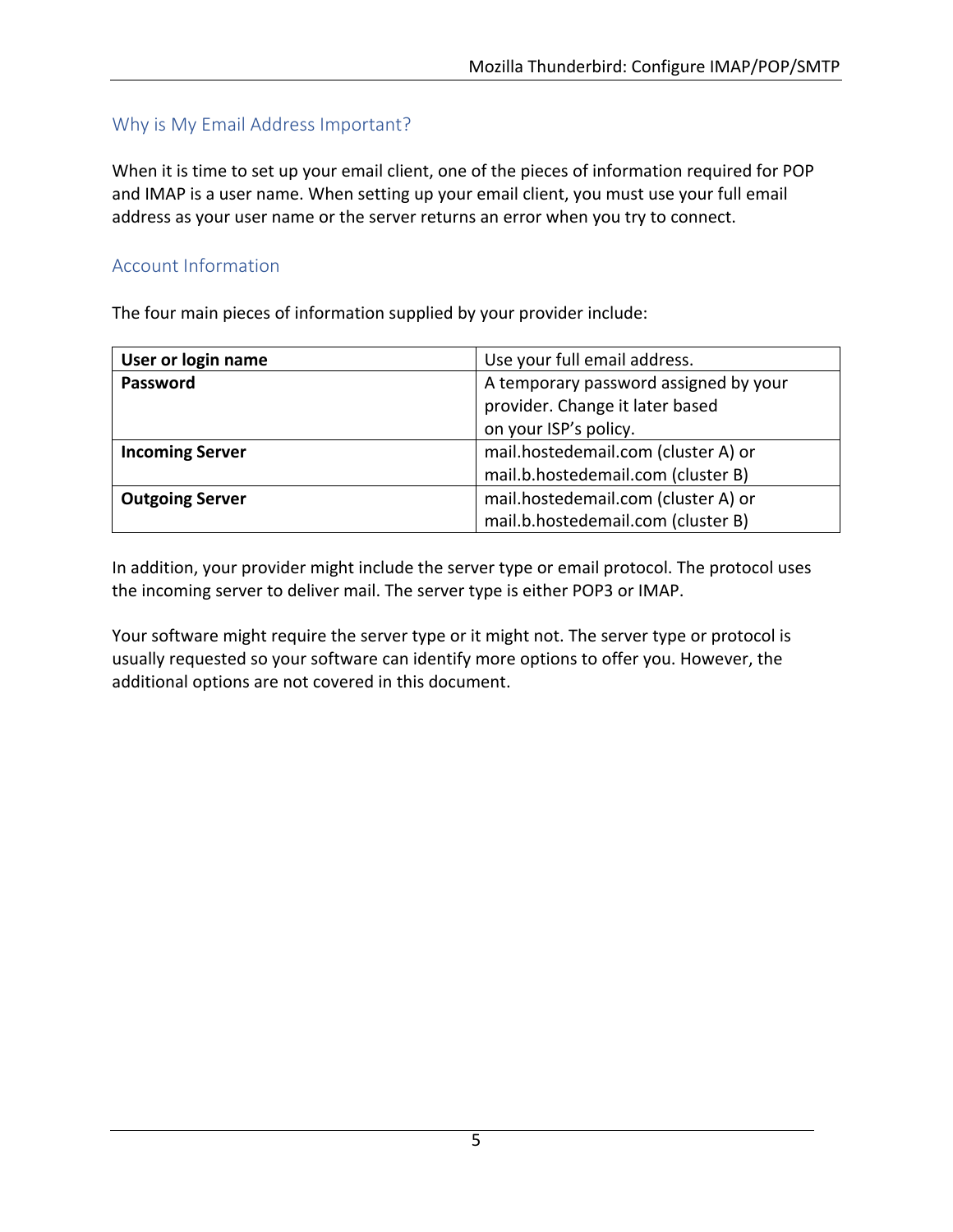# Before You Begin

In order to setup your email client, you will need to know which email cluster your account is hosted on.

If you don't know this information, you can check with your email service provider, or try logging into webmail at:

**Cluster A:** http://mail.hostedemail.com

### **Cluster B:**

http://mail.b.hostedemail.com

If you are able to successfully login to the webmail interface, then you have found your mail cluster. If you are not able to login to either cluster, please contact your email service provider for support.

## Add Email Account

These directions assume that Thunderbird is open on your computer. Follow these directions to add an email account.

## Step 1: Open Account Settings



Launch Thunderbird, click on Tools, and select Account Settings.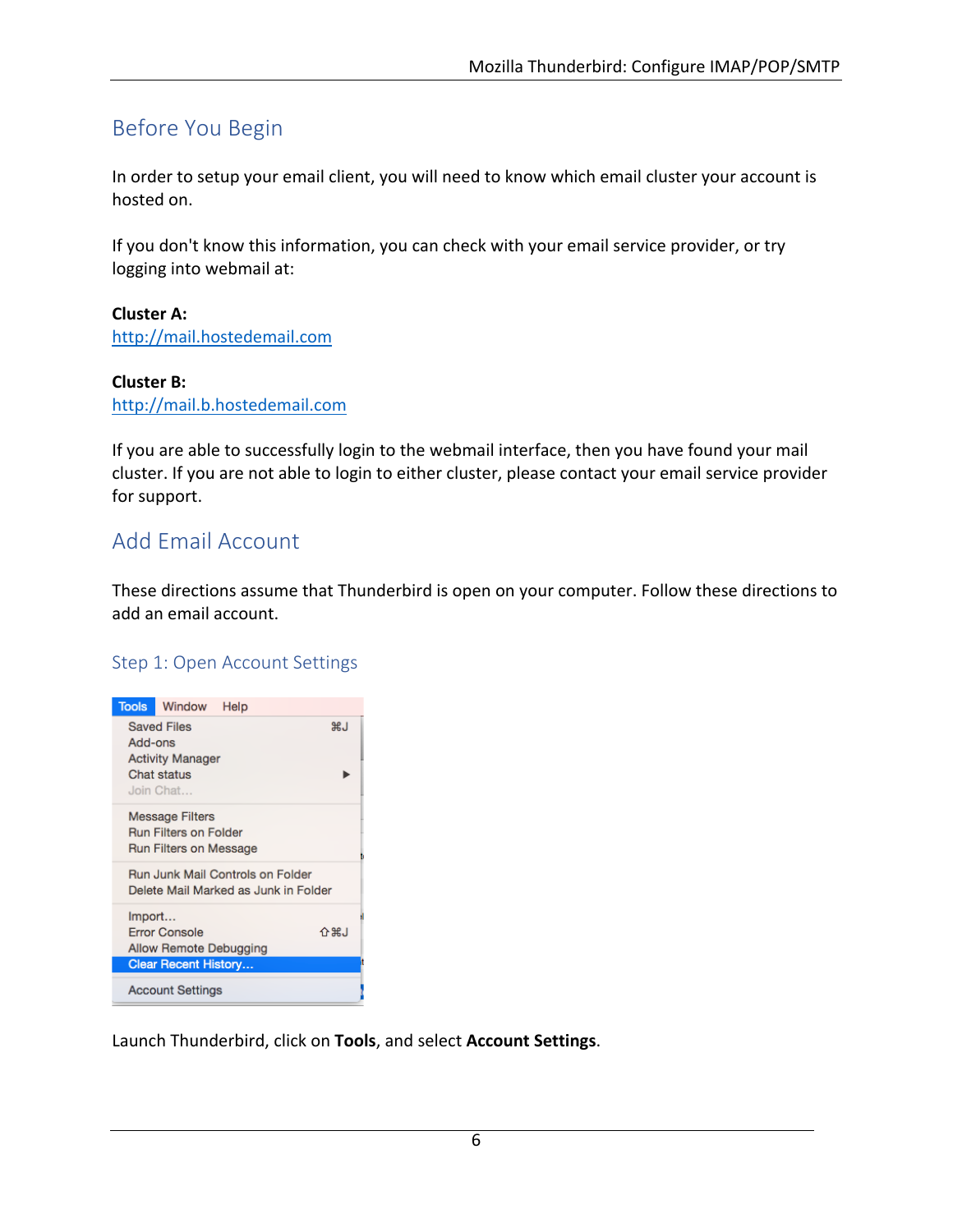## Step 2: Add Mail Account

| <b>Account Actions</b>                                                        |  |
|-------------------------------------------------------------------------------|--|
| Add Mail Account<br>Add Chat Account<br>Add Feed Account<br>Add Other Account |  |
| Set as Default<br><b>Remove Account</b>                                       |  |

**Under Account Actions, click Add Mail Account...** 

## Step 3: Enter Account Information

| Your name:        | <b>Example User</b> |        | Your name, as shown to others |
|-------------------|---------------------|--------|-------------------------------|
| Email address:    | user@example.com    |        |                               |
| Password:         |                     |        |                               |
|                   | Remember password   |        |                               |
|                   |                     |        |                               |
|                   |                     |        |                               |
|                   |                     |        |                               |
|                   |                     |        |                               |
|                   |                     |        |                               |
|                   |                     |        |                               |
|                   |                     |        |                               |
|                   |                     |        |                               |
| Get a new account |                     | Cancel | Continue                      |

Enter the following information:

### **Your Name:**

This is the name that will appear on all outgoing mail from the account.

### **Email Address:**

Enter your full email address.

#### **Password:**

Enter the password for your email address.

Click **Continue**